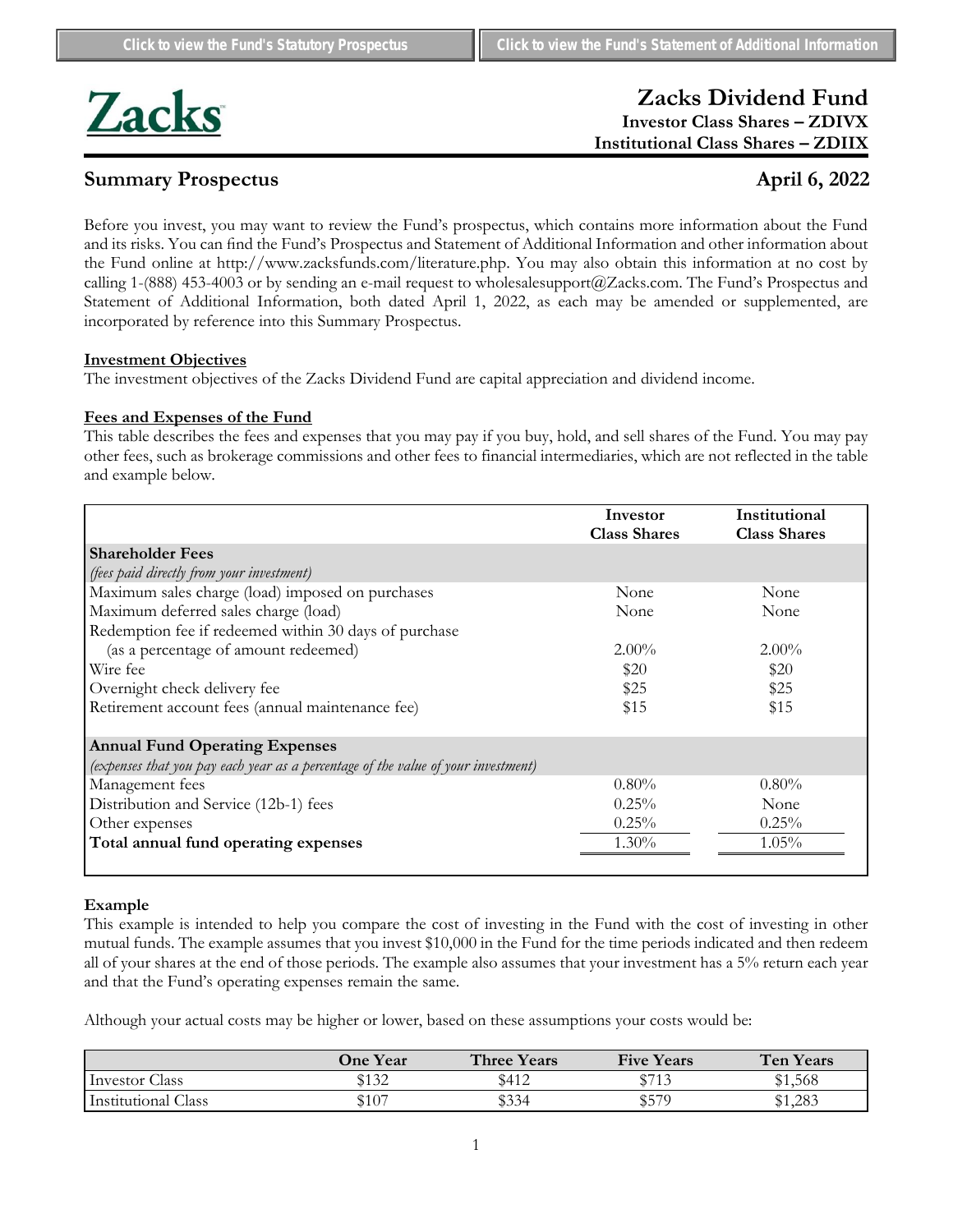# **Portfolio Turnover**

The Fund pays transaction costs, such as commissions, when it buys and sells securities (or "turns over" its portfolio). A higher portfolio turnover may indicate higher transaction costs and may result in higher taxes when Fund shares are held in a taxable account. These costs, which are not reflected in annual fund operating expenses or in the example, affect the Fund's performance. For the fiscal year ended November 30, 2021, the Fund had a portfolio turnover rate of 17% of the average value of its portfolio.

# **Principal Investment Strategies**

Under normal market conditions, the Fund will invest at least 80% of its net assets plus borrowings for investment purposes in equity securities of dividend paying companies organized or headquartered in the United States. The Fund's equity investments include common stock, preferred stock, rights and warrants. Zacks Investment Management, Inc. (the "Advisor") intends to invest the Fund's assets in the equity securities of companies that the Advisor believes are undervalued based on their earnings, dividends, assets, or other financial measures. While the Fund may invest in companies of any market capitalization, it will generally focus on companies with large capitalizations (\$10 billion or higher at the time of purchase). The Fund may also invest in exchange-traded funds ("ETFs"), which are investment companies that invest in portfolios of securities designed to track particular market segments or indices, the shares of which are bought and sold on securities exchanges. In addition, the Fund may also invest in American Depository Receipts ("ADRs"), which are receipts that represent interests in foreign securities held on deposit by U.S. banks. In addition, the Fund may lend its portfolio securities to broker-dealers and other institutions as a means of earning additional income.

The Advisor employs a bottom-up investment approach to buying and selling investments for the Fund. The Advisor selects investments primarily based on quantitative analysis of an individual issuer and its potential for capital appreciation and dividend income. The Advisor uses a quantitative model that analyzes an issuer's dividend yield, earnings, cash flows, competitive position, and management ability. The primary aim of this quantitative model is to systematically evaluate an issuer's valuation, price and earnings momentum and earnings quality. In addition to considering a company's financial condition the Advisor also considers other factors such as general market, economic, political, and regulatory conditions.

### **Principal Risks of Investing**

Risk is inherent in all investing and you could lose money by investing in the Fund. A summary description of certain principal risks of investing in the Fund is set forth below. Before you decide whether to invest in the Fund, carefully consider these risk factors associated with investing in the Fund, which may cause investors to lose money. There can be no assurance that the Fund will achieve its investment objective.

**Market Risk.** The market price of a security or instrument may decline, sometimes rapidly or unpredictably, due to general market conditions that are not specifically related to a particular company, such as real or perceived adverse economic or political conditions throughout the world, changes in the general outlook for corporate earnings, changes in interest or currency rates, or adverse investor sentiment generally. In addition, local, regional or global events such as war, acts of terrorism, the spread of infectious illness or other public health issues, or other events could have a significant impact on a security or instrument. The market value of a security or instrument also may decline because of factors that affect a particular industry or industries, such as labor shortages or increased production costs and competitive conditions within an industry.

**Equity Risk.** The value of the equity securities held by the Fund may fall due to general market and economic conditions, perceptions regarding the industries in which the issuers of securities held by the Fund participate, or factors relating to specific companies in which the Fund invests.

**Quantitative Model Risk.** There are limitations inherent in every quantitative model. The factors used in quantitative analysis and the weight placed on those factors may not be predictive of a security's value. In addition, factors that affect a security's value can change over time and these changes may not be reflected in the quantitative model. Investments selected using quantitative models may perform differently from the market as a whole or from their expected performance. There can be no assurance that use of a quantitative model will enable the Fund to achieve positive returns or outperform the market.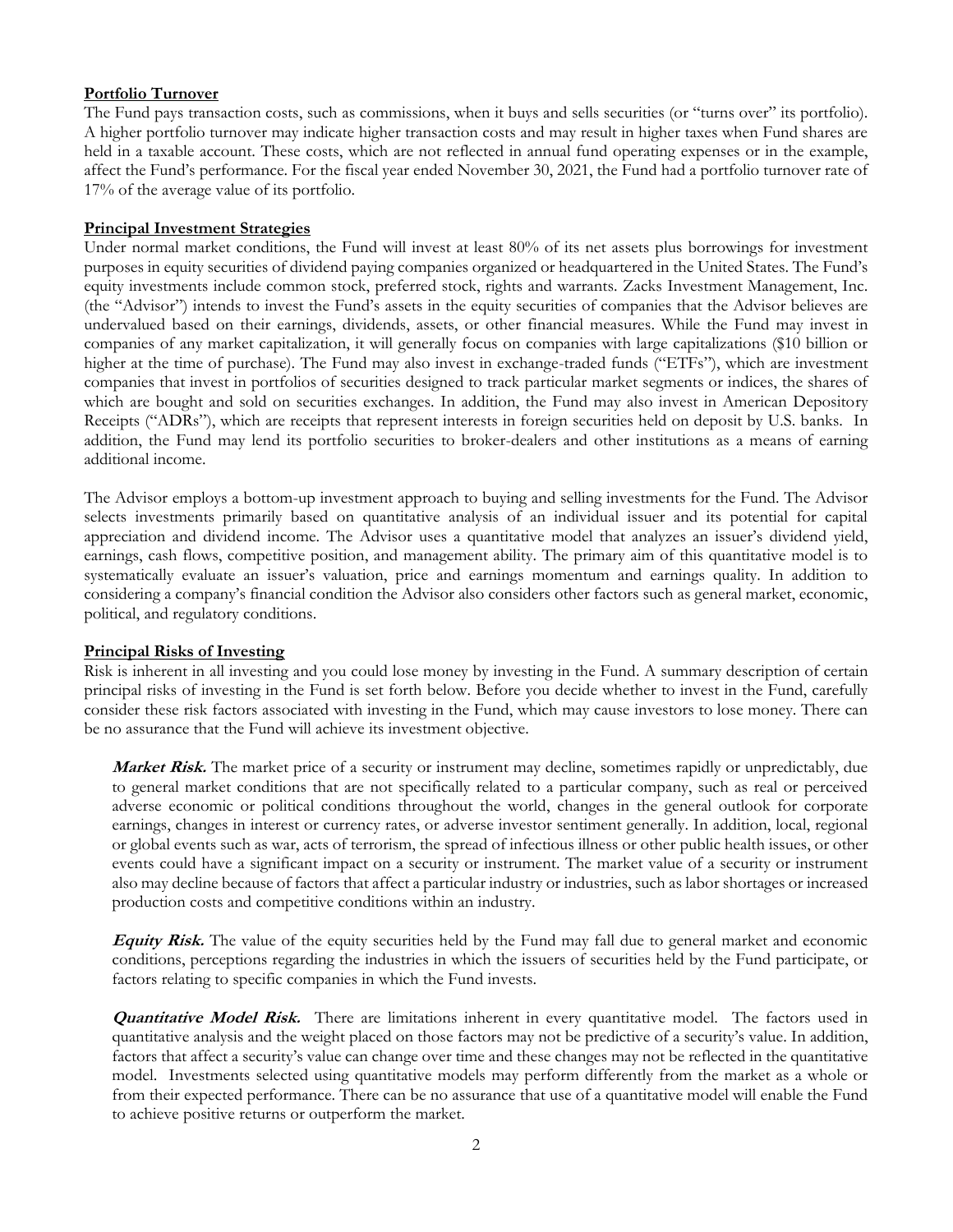Lending Portfolio Securities Risk. The Fund may lend its portfolio securities to broker-dealers and banks, provided that it may not lend securities if, as a result, the aggregate value of all securities loaned would exceed 33 1/3% of its total assets. The collateral, including the investment of any cash collateral, is subject to market depreciation. In the event of bankruptcy or other default of the borrower, the Fund could experience delays in both liquidating the loan collateral and recovering the loaned securities and losses. The collateral (including any investment of cash collateral) is not subject to the percentage limitations on the Fund's investments described elsewhere in this prospectus.

**Management and Strategy Risk.** The value of your investment is dependent upon the judgment of the Advisor about the quality, relative yield, value or market trends affecting a particular security, industry, sector or region, which may prove to be incorrect.

**Market Capitalization Risk.** Larger, more established companies may be unable to attain the high growth rates of successful, smaller companies during periods of economic expansion. The securities of small-capitalization and mid-capitalization companies may be subject to more abrupt or erratic market movements and may have lower trading volumes or more erratic trading than securities of larger, more established companies or market averages in general. In addition, such companies typically are more likely to be adversely affected than large capitalization companies by changes in earning results, business prospects, investor expectations or poor economic or market conditions.

**Foreign Investment Risk.** The prices of foreign securities may be more volatile than the prices of securities of U.S. issuers because of economic and social conditions abroad, political developments, and changes in the regulatory environments of foreign countries. Changes in exchange rates and interest rates, and the imposition of sanctions, confiscations, trade restrictions (including tariffs) and other government restrictions by the United States and/or other governments may adversely affect the values of the Fund's foreign investments. Foreign companies are generally subject to different legal and accounting standards than U.S. companies, and foreign financial intermediaries may be subject to less supervision and regulation than U.S. financial firms. Foreign securities include ADRs. Unsponsored ADRs are organized independently and without the cooperation of the foreign issuer of the underlying securities, and involve additional risks because U.S. reporting requirements do not apply. In addition, the issuing bank may deduct shareholder distribution, custody, foreign currency exchange, and other fees from the payment of dividends.

**Preferred Stock Risk.** Preferred stock represents an equity interest in a company that generally entitles the holder to receive, in preference to the holders of other stocks such as common stock, dividends and a fixed share of the proceeds resulting from a liquidation of the company. The market value of preferred stock is subject to companyspecific and market risks applicable generally to equity securities and is also sensitive to changes in the company's creditworthiness, the ability of the company to make payments on the preferred stock, and changes in interest rates, typically declining in value if interest rates rise.

**ETF Risk.** Investing in an ETF will provide the Fund with exposure to the securities comprising the index on which the ETF is based and will expose the Fund to risks similar to those of investing directly in those securities. Shares of ETFs typically trade on securities exchanges and may at times trade at a premium or discount to their net asset values. In addition, an ETF may not replicate exactly the performance of the benchmark index it seeks to track for a number of reasons, including transaction costs incurred by the ETF, the temporary unavailability of certain index securities in the secondary market or discrepancies between the ETF and the index with respect to the weighting of securities or the number of securities held. Investing in ETFs, which are investment companies, involves duplication of advisory fees and certain other expenses. The Fund will pay brokerage commissions in connection with the purchase and sale of shares of ETFs.

**Value-Oriented Investment Strategies Risk***.* Value stocks are those that are believed to be undervalued in comparison to their peers due to adverse business developments or other factors. Value investing is subject to the risk that the market will not recognize a security's inherent value for a long time or at all, or that a stock judged to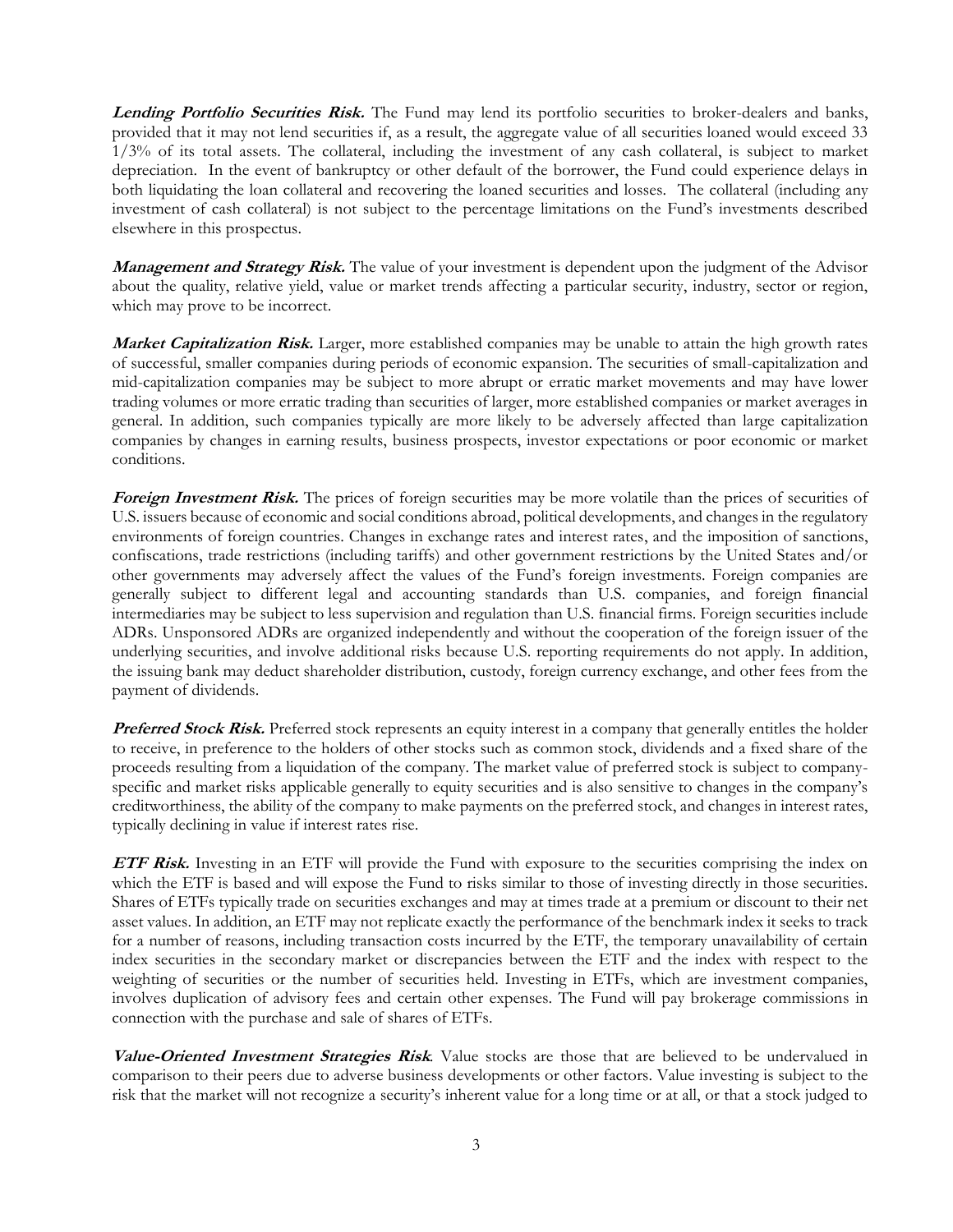be undervalued may actually be appropriately priced or overvalued. In addition, during some periods (which may be extensive) value stocks generally may be out of favor in the markets.

**Warrants and Rights Risk.** Warrants and rights may lack a liquid secondary market for resale. The prices of warrants and rights may fluctuate as a result of speculation or other factors. Warrants and rights can provide a greater potential for profit or loss than an equivalent investment in the underlying security. Prices of warrants and rights do not necessarily move in tandem with the prices of their underlying securities and therefore, are highly volatile and speculative investments. If a warrant or right expires without being exercised, the Fund will lose any amount paid for the warrant or right.

**COVID-19 Related Market Events.** The pandemic of the novel coronavirus respiratory disease designated COVID-19 has resulted in extreme volatility in the financial markets, a domestic and global economic downturn, severe losses, particularly to some sectors of the economy and individual issuers, and reduced liquidity of many instruments. There have also been significant disruptions to business operations, including business closures; strained healthcare systems; disruptions to supply chains and employee availability; large fluctuations in consumer demand; and widespread uncertainty regarding the duration and long-term effects of the pandemic. The pandemic may result in domestic and foreign political and social instability, damage to diplomatic and international trade relations, and continued volatility and/or decreased liquidity in the securities markets. Some interest rates are very low and in some cases yields are negative. Governments and central banks, including the Federal Reserve in the United States, are taking extraordinary and unprecedented actions to support local and global economies and the financial markets. This and other government intervention into the economy and financial markets to address the pandemic may not work as intended, particularly if the efforts are perceived by investors as being unlikely to achieve the desired results. Rates of inflation have also recently risen, which could adversely affect economies and markets. In addition, the COVID-19 pandemic, and measures taken to mitigate its effects, could result in disruptions to the services provided to the Fund by its service providers. Other market events like the COVID-19 pandemic may cause similar disruptions and effects.

**Sector Focus Risk.** The Fund may invest a larger portion of its assets in one or more sectors than many other mutual funds and thus will be more susceptible to negative events affecting those sectors. For example, as of November 30, 2021, 27.9% of the Fund's assets were invested in the financial sector, and 25.0% of the Fund's assets were invested in consumer non-cyclical sector. The performance of companies in the financial sector may be adversely impacted by many factors, including, among others: government regulations of, or related to, the sector; governmental monetary and fiscal policies; economic, business or political conditions; credit rating downgrades; changes in interest rates; price competition; and decreased liquidity in credit markets. The performance of companies in the consumer non-cyclical sector may be adversely impacted by fluctuations in supply and demand, changes in the global economy, consumer spending, competition, demographics and consumer preferences, and production spending.

**Cybersecurity Risk.** Cybersecurity incidents may allow an unauthorized party to gain access to Fund assets, customer data (including private shareholder information), or proprietary information, or cause the Fund, the Advisor, and/or other service providers (including custodians, sub-custodians, transfer agents and financial intermediaries) to suffer data breaches, data corruption or loss of operational functionality. In an extreme case, a shareholder's ability to exchange or redeem Fund shares may be affected. Issuers of securities in which the Fund invests are also subject to cybersecurity risks, and the value of those securities could decline if the issuers experience cybersecurity incidents.

### **Performance**

The bar chart and table below provide some indication of the risks of investing in the Fund by showing changes in the Fund's performance from year to year for Investor Class Shares and by showing how the average annual total returns of the Fund compare with the average annual total returns of a broad-based market index. Performance for classes other than those shown may vary from the performance shown to the extent the expenses for those classes differ. Updated performance information is available at the Fund's website, www.zacksfunds.com, or by calling the Fund at 1- (888) 453-4003. The Fund's past performance, before and after taxes, is not necessarily an indication of how the Fund will perform in the future.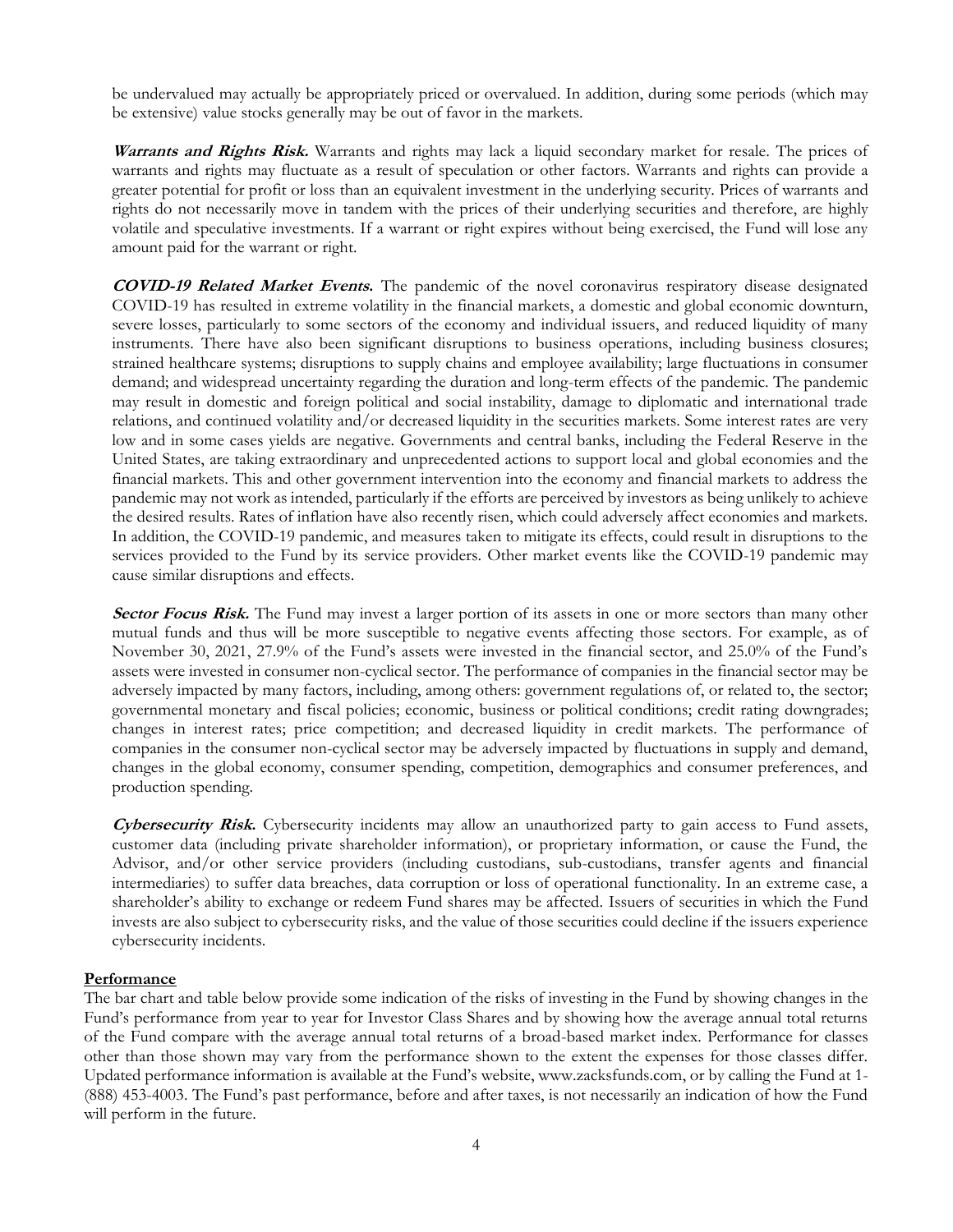## **Calendar-Year Total Return (before taxes) for Investor Class**

For each calendar year at NAV



| <b>Investor Class Shares</b>                             |             |                          |
|----------------------------------------------------------|-------------|--------------------------|
| Highest Calendar Quarter Return at NAV (non-annualized): | $12.21\%$   | Quarter Ended 06/30/2020 |
| Lowest Calendar Quarter Return at NAV (non-annualized):  | $(23.00\%)$ | Quarter Ended 03/31/2020 |

| <b>Average Annual Total Returns</b>                  |           |           | <b>Since</b>        |                       |
|------------------------------------------------------|-----------|-----------|---------------------|-----------------------|
| for the Periods Ended December 31, 2021              | 1 year    |           | 5 years Inception** | <b>Inception Date</b> |
| <b>Return Before Taxes</b>                           |           |           |                     |                       |
| <b>Investor Class Shares</b>                         | $25.17\%$ | $11.15\%$ | $10.41\%$           | anuary 31, 2014       |
| <b>Institutional Class Shares</b>                    | $25.50\%$ | $11.43\%$ | $10.68\%$           | anuary 31, 2017       |
| <b>Return After Taxes on Distributions*</b>          |           |           |                     |                       |
| <b>Investor Class Shares</b>                         | $23.75\%$ | $10.11\%$ | $9.56\%$            | January 31, 2014      |
| Return After Taxes on Distributions and Sale of Fund |           |           |                     |                       |
| Shares*                                              |           |           |                     |                       |
| <b>Investor Class Shares</b>                         | $15.47\%$ | $8.64\%$  | $8.25\%$            | January 31, 2014      |
| Russell 1000 Value Index (Reflects no deductions for |           |           |                     |                       |
| fees, expenses or taxes)                             | $25.16\%$ | $11.16\%$ | $10.81\%$           | January 31, 2014      |

\* After-tax returns are calculated using the historical highest individual federal marginal income tax rates and do not reflect the impact of state and local taxes. Actual after-tax returns depend on an investor's tax situation and may differ from those shown. After–tax returns shown are not relevant to investors who hold their Fund shares through tax-deferred arrangements, such as 401(k) plans or individual retirement accounts.

\*\* Investor Class Shares were first offered on January 31, 2014. Institutional Class Shares were first offered on January 31, 2017. The performance figures for Institutional Class Shares include the performance for the Investor Class Shares for the period prior to January 31, 2017. For such period Institutional Class Shares would have had substantially similar performance as Investor Class because the shares are invested in the same portfolio of securities and the average annual total returns would have differed only to the extent that the expenses of Institutional Class Shares were lower than the expenses of Investor Class Shares and therefore, returns for Institutional Class Shares would have been higher than those of Investor Class Shares.

### **Investment Advisor**

Zacks Investment Management, Inc.